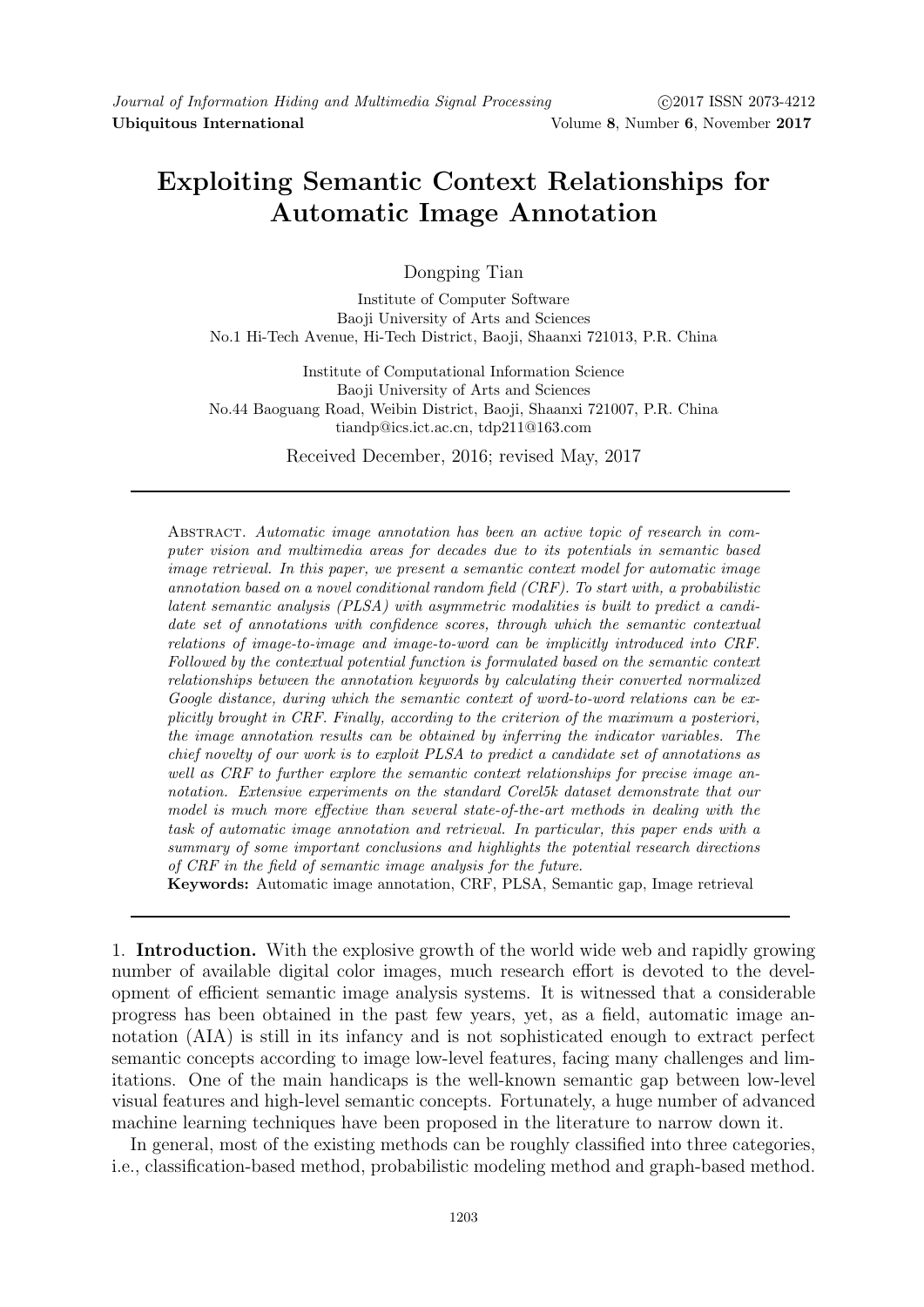#### 1204 D. P. Tian

To be specific, the classification-based method treats each semantic keyword or concept as an independent class and assigns each to one classifier. Work such as linguistic indexing of pictures [1], Bayes point machines [2] and supervised multiclass labeling [3] fall into this category. The probabilistic modeling method aims to learn a relevance model to represent the correlation between images and words. The early notable work includes the translation model [4] which treated AIA as a process of translation from a set of blob tokens to a set of keywords, cross-media relevance model (CMRM) [5] assumed the blobs and words were mutually independent given a specific image, continuous space relevance model (CRM) [6], multiple Bernoulli relevance model (MBRM) [7], dual cross-media relevance model [8], probabilistic latent semantic analysis related models [9-12], latent Dirichlet allocation (LDA) [13] and correlated topic model (CTM) [14], etc. In addition, the graph-based method has already achieved much success in the field of semantic image analysis. As the representative work, a graph model was developed to annotate images by exploring the pairwise connections in multiple full-length NSCs [15]. In [16], a generalized manifold ranking algorithm was put forward for image retrieval by representing images and their relationships as a graph and propagating labeled information among images through the graph structure. Subsequently the original manifold ranking algorithm was extended to a new framework for image retrieval from two aspects involving scalable graph construction and efficient computation [17], etc. Alternatively, it should be noted that the conditional random field that can be viewed as an undirected graphical model has been widely used in the area of computer vision. An early approach to image labeling was the multi-scale CRF by including contextual features [18]. Subsequent work [19] came up with the ensemble based on conditional random field (En-CRF) for multi-label image and video annotation. Especially in [20], a single-layered segment based CRF was proposed rather than multilayered hierarchical CRF to integrate multi-scale features of pixels, segments and regions for image labeling. Besides, a tree-structured CRF was introduced for interactive image labeling [21] that explicitly took into account the dependencies among image labels. More reviews on CRF based semantic image analysis will be summarized in the next section.

The remainder of this paper is organized as follows. Section 2 succinctly reviews the CRF based semantic image analysis in the field of computer vision. Section 3 introduces the basic principles of CRF as well as its performance comparison with the hidden Markov models and maximum entropy Markov models respectively. In Section 4, the proposed semantic context model is elaborated in detail from three aspects of its potential function, parameter estimation and model inference. Section 5 reports and analyzes the experimental results on the general-purpose Corel5k dataset. At length, we end this paper with some concluding remarks and future work in Section 6.

2. Related Work. In recent years, conditional random field has become an effective tool for a variety of different data segmentation and labeling tasks. In this section, CRF based semantic image analysis will be comprehensively reviewed from the aspects of image annotation, image classification, image segmentation, and other related applications.

2.1. CRF based image annotation. In the context of AIA, the early notable work was the multi-scale CRF by including contextual features for image labeling [18]. Particularly, the interaction at pixel-level had the form of a restricted Boltzmann machine. However, it did not model the explicit notion of objects and its higher level nodes rather serve as switches to different context and object co-occurrences. In [22], CRF was employed for refining image annotation by incorporating the contextual relations between candidate set of annotations. To consider spatial adjacency information during the assignment of high-level objects to local image patches, a scene labeling model was developed in [23] by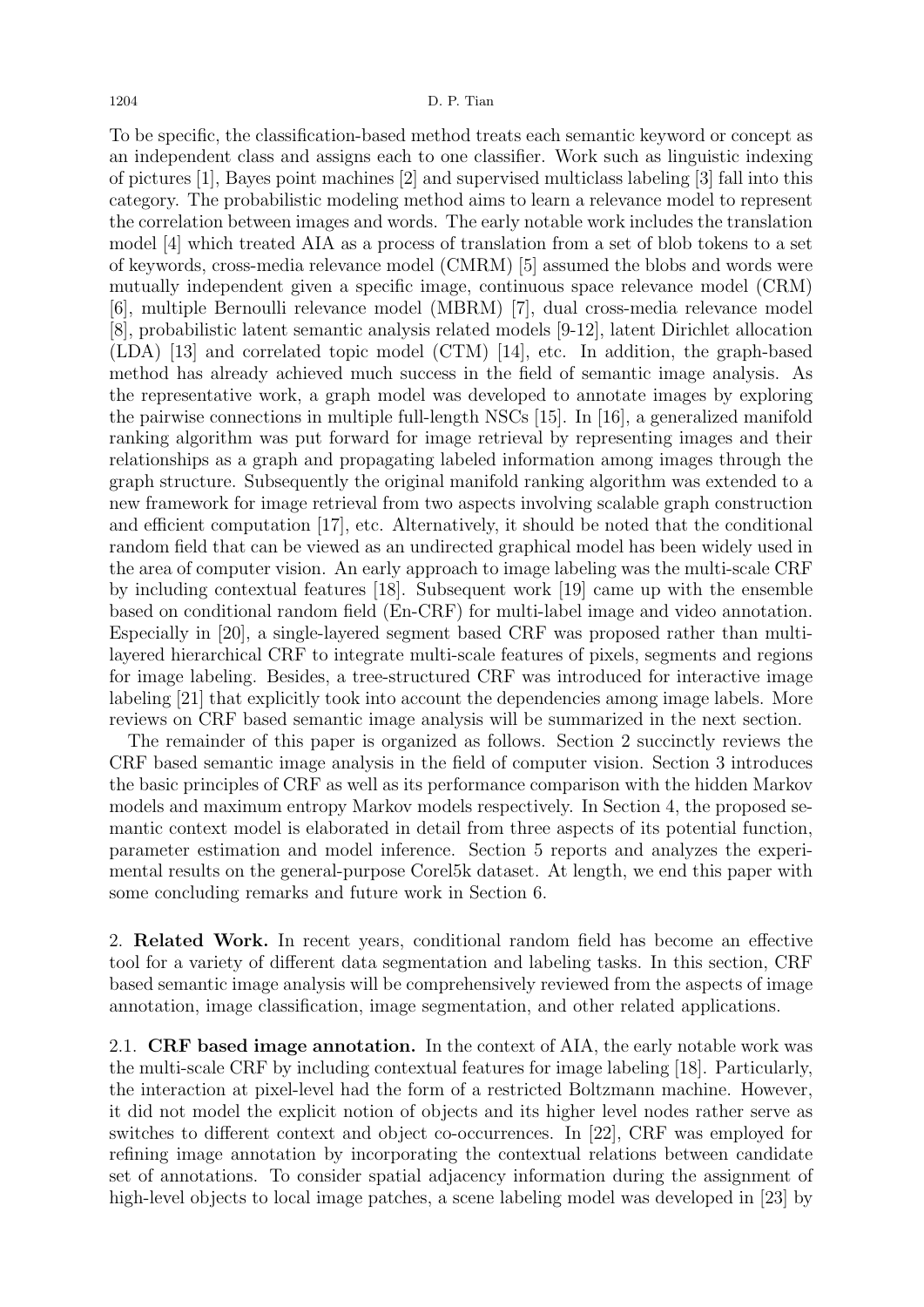incorporating both local features and features aggregated over the whole image or large sections for performing semantic region labeling. Besides, note that a series of CRF models were constructed for image labeling [24,25], the primary difference was the formulation of their potential functions by adopting Laplacian mixture and generalized Gaussian mixture potentials respectively. In the literature [26], maximal margin CRF was formulated to apply multiple visual features, but the feature weights were learned independently from the image labeling. To reduce the performance variance and to exploit the correlation between annotation words, a hierarchical two-stage CRF [27] was introduced to deal with the problem of labeling images of street scenes by several distinctive object classes. Subsequent work [28] integrated semantic context modeling and sparse multiple distance learning by using kernel logistic regression in CRF framework for AIA, etc. To sum up, all of the models mentioned above are able to obtain promising results. However, note that the potentials of CRF are not only selected empirically and hand-tuned to have better performance, but also heavily depend on the specific applications.

2.2. CRF based image classification. The aim of image classification, loosely speaking, is to decide whether an image belongs to a certain category or not. From the literature, it can be easily observed that CRF has been widely applied in the task of image classification. In [29], CRF was leveraged to address the spatial context from pairwise relations. In particular, a two-layer hierarchical formulation was presented to exploit different levels of spatial context in images for robust classification. Subsequently a hidden CRF was proposed for gesture recognition [30], which was for whole sequences classification by viewing the segment labels as hidden variables, but the hidden variable structure made the objective function non-convex and only local optimum could be achieved during the process of training. Based on this scenario, a hybrid approach of PLSA and a classification oriented CRF (COCRF) was constructed for natural scene categorization [31], in which a topic label was firstly assigned to each segment on the training data by PLSA and then a COCRF model was trained based on these topic labels. In the work of [32], a tree-structured conditional random field (TCRF) was formulated for image modeling, whose main advantage was its ability to incorporate contextual features at several levels of granularity that could be achieved by inducing a hierarchy of hidden variables over the given label field. It should be noted that the discriminative nature of CRF combined with the tree-like structure gave TCRF several advantages over other existing multi-scale models. Moreover, TCRF was able to yield a general framework that could be applied to a variety of image classification tasks. Beyond this, subsequent works [33,34] have also developed dynamic CRF models for object labeling, etc.

2.3. CRF based image segmentation. Image segmentation, more precisely, is the process of assigning a label to every pixel in an image such that pixels with the same label share certain characteristics. It has been shown that the addition of higher order potentials for CRF defined on cliques with more than two nodes can lead to better performance. As a result, many researchers have considered variants of the traditional CRF models to improve their performance [35-39]. In [35], a higher order CRF was formulated by defining potentials based on sets of pixels (image segments). Although this approach robustly penalized inconsistent labeling within a segment but it failed to model dependencies between segments. To solve this problem, an associative hierarchical CRF [36] was built to allow associations in both same layers and between layers. All of the models could successfully reason about pixels and/or segments, but they failed to incorporate the notion of object instances, their location and spatial extent, into the recognition framework. Furthermore, both of the two methods were highly dependent on the pixel-level annotations during the training stage. Alternatively, recent works [37-39] formulated the higher order potentials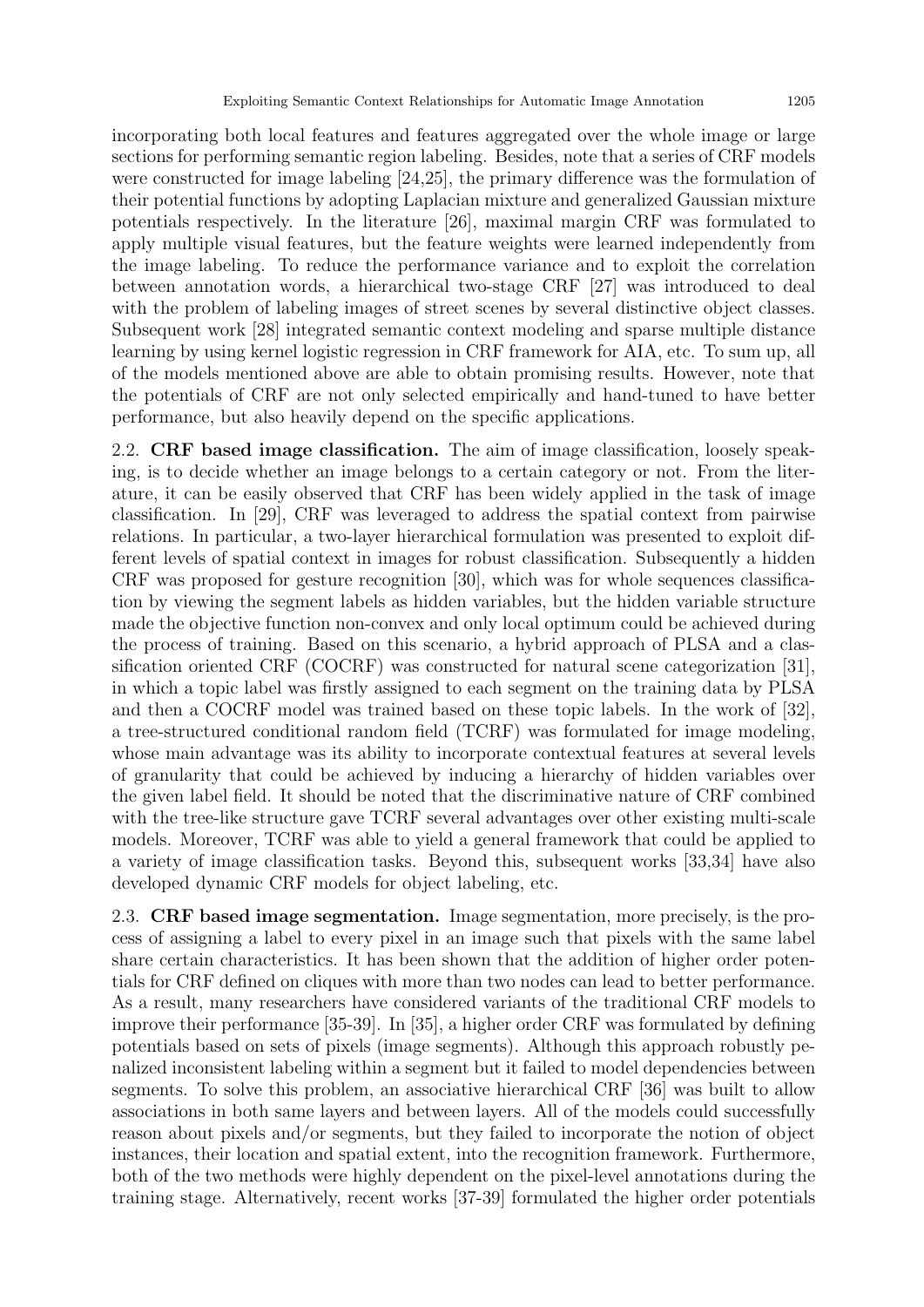of CRF for image segmentation in terms of the superpixel neighborhood. In particular, recent advances in deep learning reveal that it is becoming increasingly common to perform CRF inference within a deep neural network to facilitate joint learning of the CRF with a pixel-wise convolutional neural network (CNN) classifier [40-43]. Note that CRF inference is able to refine weak and coarse pixel-level label predictions to produce sharp boundaries and fine-grained segmentations. Based on this recognition, a recent work [40] exploited higher order potentials defined over superpixels but did not strictly assume that the segments shared boundaries with objects in an image. Afterwards CRF was applied to refine semantic segmentation obtained from a CNN classifier. In [41], Bell et al. focused on the material recognition and segmentation whereas in [42] Chen et al. combined the pixel-level CRF with deep CNN based unary terms for the task of image segmentation. Arguably, this did not fully harness the strength of CRF since it was not integrated with the deep network. As a result, Zheng et al.[43] combined the strengths of both CNN and CRF based graphical models in one unified framework for segmentation. In addition, CRF has also been extensively applied in many other tasks such as text recognition [44], language understanding [45], and 3D reconstruction [46], etc.

As previously reviewed, most of these models can achieve promising performance and motivate us to explore better image annotation methods with the help of their excellent experiences and knowledge. Thus in this paper, we present a novel semantic context model for automatic image annotation. The main contributions of this work can be summarized as follows. First, a PLSA model with asymmetric modalities is constructed to predict a candidate set of annotations to define the local evidence function for the conditional random field, through which the semantic contextual relations of image-to-image and image-to-word can be implicitly introduced into CRF. Second, a normalized Google distance based contextual potential function is formulated to explicitly bring in the semantic context relations of word-to-word in CRF. Extensive experiments on Corel5k validate that our model is superior or highly competitive to several state-of-the-art approaches.

3. Conditional Random Field. Conditional random field was first proposed by Lafferty [47] for labeling sequential data which was a linear-chain CRF. Subsequently it was extended to 2D for image labeling in [48], in which the image was first divided into regular grids and features of these grids were then extracted. The CRF model was built on these grid features with association and interaction potential functions. The association potentials denoted the likelihoods of the label given the observation of the grid while the interaction potentials were the likelihoods of the interaction between neighboring grid labels given the observation of neighboring grids. A CRF can be viewed as an undirected graphical model in which each vertex represents a random variable whose distribution is to be inferred, and each edge represents a dependency between two random variables. In CRF model, the distribution of each discrete random variable  $y_i$  in the graph is conditioned on an input sequence  $x$ . Mathematically, the conditional probability of  $y = (y_1, y_2, \dots, y_n)$  given x is formulated as below:

$$
P(y|x) = \frac{e^{\phi(y,x;\Phi)}}{\sum_{y'} e^{\phi(y',x;\Phi)}}
$$
(1)

where

$$
\phi(y, x; \Phi) = \sum_{i} \sum_{k} \theta_{k1} f_{k1}(y_i, i, x) + \sum_{i, j} \sum_{l} \theta_{l2} f_{l2}(y_i, y_j, i, j, x)
$$
(2)

Eq.(2) is the potential function. *i,j* are used to index the vertexes,  $f_{k1}(y_i, i, x)$  and  $f_{l2}(y_i, y_j, i, j, x)$  denote the node feature function and edge feature function respectively,  $\Phi = (\theta_{k1}, \theta_{l2})$  indicates the model parameters to be learned.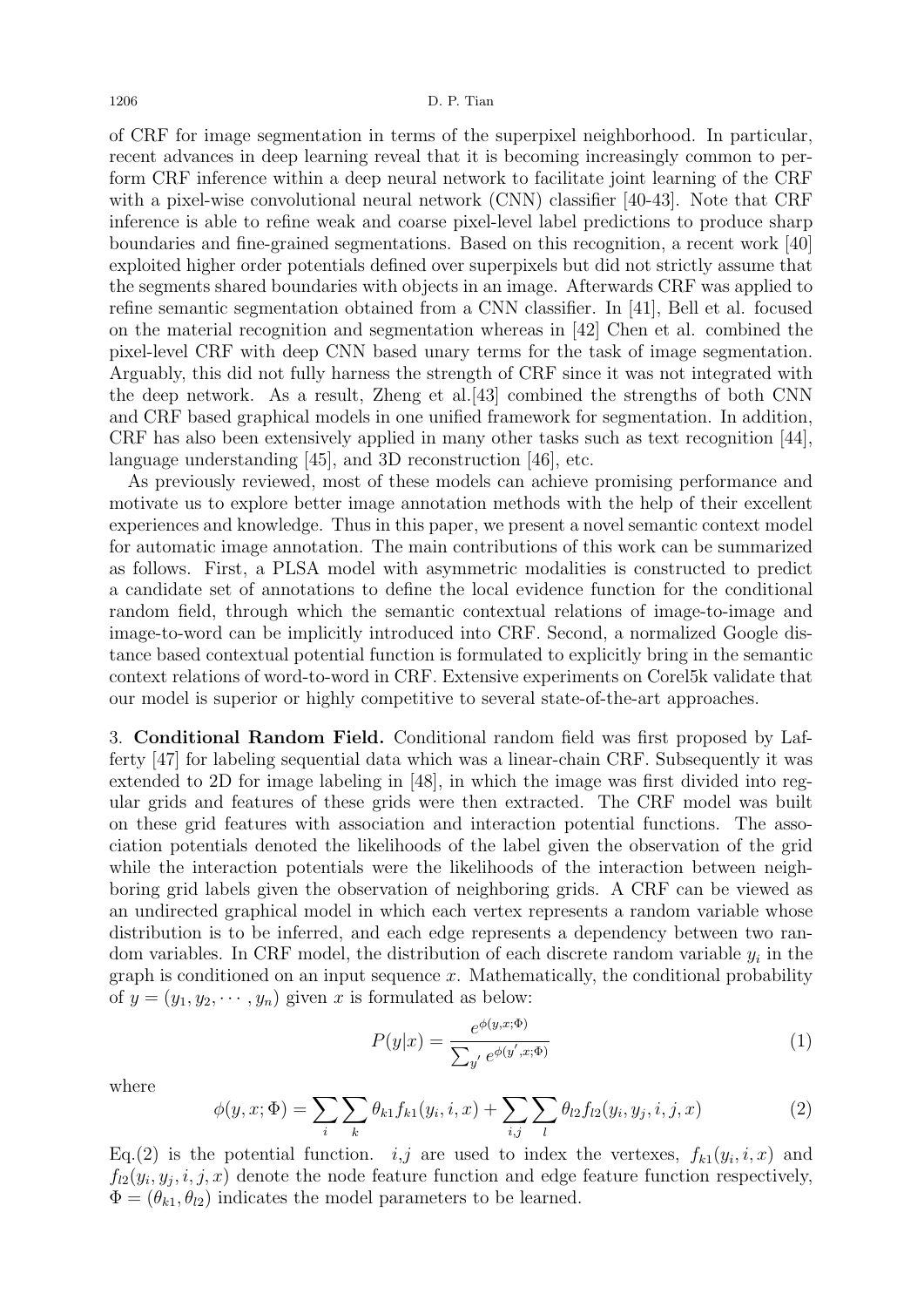Fig.1 depicts the graphical structures of CRF model. Especially for the 2D CRF model shown in Fig.1 (b), which is an undirected probabilistic graphical model that is an extension of the linear-chain CRF. The dash circles denote the observed features at the node, empty circles stand for the labels which are unknown for the test images, and the interactions between these random variables are displayed as edges in the figure.



FIGURE 1. Graphical structures of the CRF model

In addition, it should be noted that the primary advantage of conditional random field over hidden Markov models (HMM) is its conditional nature, resulting in the relaxation of the independence assumptions required by HMM in order to ensure tractable inference. Besides, CRF can avoid the label bias problem, a weakness exhibited by maximum entropy Markov models (MEMM) and other conditional Markov models based on directed graphical models. From the literatures, it can be clearly observed that CRF outperforms both MEMM and HMM on a number of real-world tasks in many fields, including pattern recognition, bioinformatics and computational linguistics.

4. The Proposed Semantic Context Model. In this section, we first provide a succinct introduction of PLSA model. Followed by the proposed semantic context model is elaborated from three aspects of its potential function, parameter estimation and model inference, respectively.

4.1. PLSA model. Probabilistic latent semantic analysis is a statistical latent class model that introduces a hidden variable (latent aspect)  $z_k$  in the generative process of each element  $x_j$  in a document  $d_i$ . Given this unobservable variable  $z_k$ , each occurrence  $x_j$  is independent of the document it belongs to, which corresponds to the following joint probability:

$$
P(d_i, x_j) = P(d_i) \sum_{k=1}^{K} P(z_k|d_i) P(x_j|z_k)
$$
\n(3)

The model parameters of PLSA are the two conditional distributions:  $P(x_j|z_k)$  and  $P(z_k|d_i)$ .  $P(x_j|z_k)$  characterizes each aspect and remains valid for documents out of the training set. On the other hand,  $P(z_k|d_i)$  is only relative to the specific documents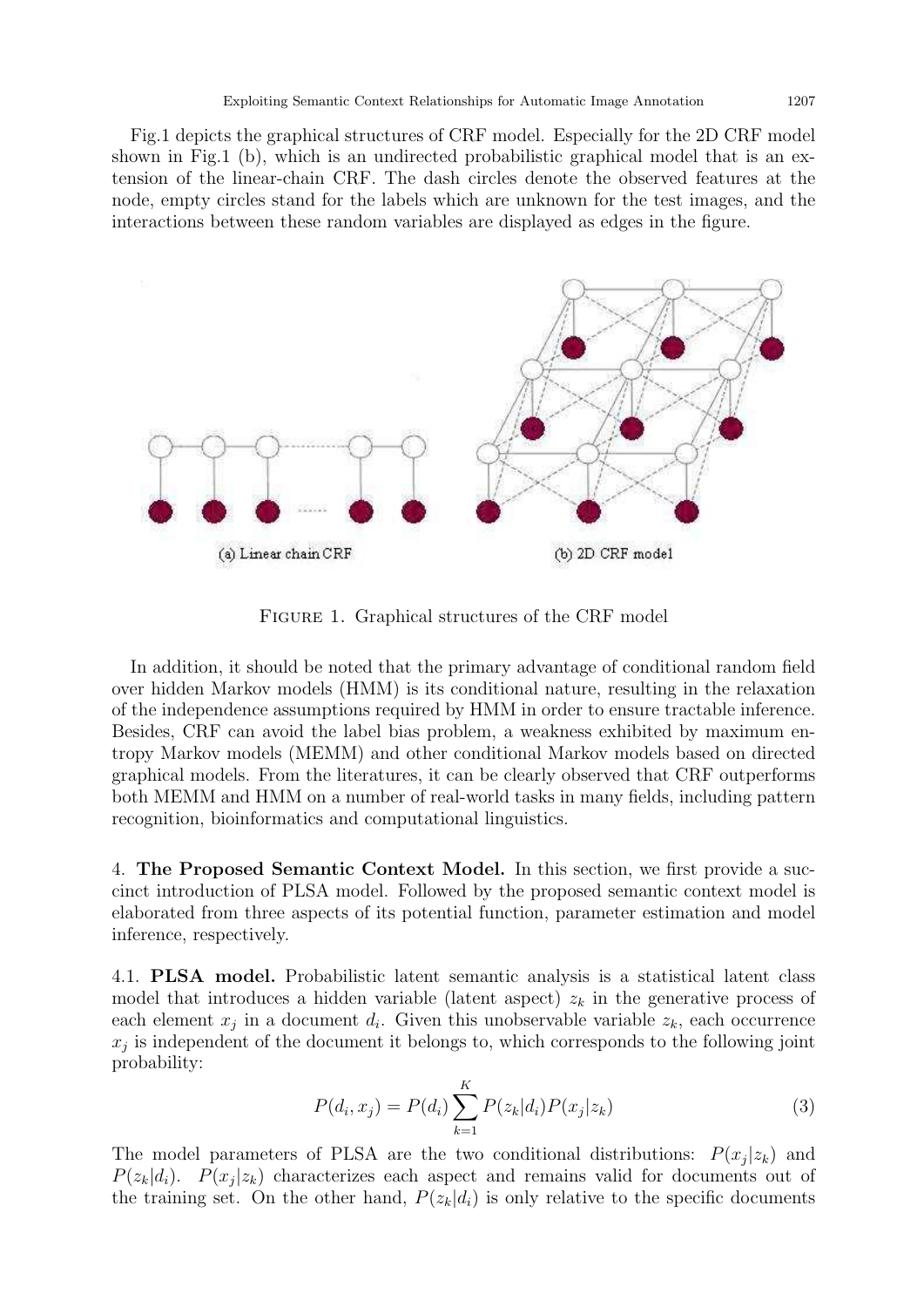1208 D. P. Tian

and cannot carry any prior information to an unseen document. The expectation maximization (EM) algorithm is employed to estimate the parameters through maximizing the log-likelihood of the observed data. The steps of it can be succinctly described as follows.

**E-step.** The conditional distribution  $P(z_k|d_i, x_j)$  is computed from the previous estimate of the parameters.

$$
P(z_k|d_i, x_j) = \frac{P(z_k|d_i)P(x_j|z_k)}{\sum_{l=1}^{K} P(z_l|d_i)P(x_j|z_l)}
$$
(4)

**M-step.** The parameters  $P(x_j|z_k)$  and  $P(z_k|d_i)$  are updated with the new expected values  $P(z_k|d_i, x_j)$ .

$$
P(x_j|z_k) = \frac{\sum_{i=1}^{N} n(d_i, x_j) P(z_k|d_i, x_j)}{\sum_{m=1}^{M} \sum_{i=1}^{N} n(d_i, x_m) P(z_k|d_i, x_m)}
$$
(5)

$$
P(z_k|d_i) = \frac{\sum_{j=1}^{M} n(d_i, x_j) P(z_k|d_i, x_j)}{\sum_{j=1}^{M} n(d_i, x_j)}
$$
(6)

Note that if one of the parameters  $(P(x_j|z_k)$  or  $P(z_k|d_i))$  is known, the other one can be inferred by using the folding-in method, which updates the unknown parameters with the known parameters kept fixed, so that it can maximize the likelihood with respect to the previously trained parameters. Given a new image visual features  $v(d_{new})$ , the conditional probability distribution  $P(z_k|d_{new})$  can be inferred with the previously estimated model parameters  $P(v|z_k)$ , then the posterior probability of words can be computed by the following formula:

$$
P(w|d_{new}) = \sum_{k=1}^{K} P(w|z_k) P(z_k|d_{new})
$$
\n(7)

From Eq.(7), a candidate set of annotations with confidence scores (i.e., the posterior probabilities of annotation keywords) can be easily obtained.

4.2. Our proposed model. It is known that the major advantage of CRF is that it can provide a coherent probabilistic fusion approach by simultaneously taking into account the individual probabilistic label assignment and the contextual relations between annotation keywords. Moreover, CRF has its own unique ability to express data long-range correlations and overlapping characteristics as well as to effectively overcome the label bias problem due to the use of global optimization techniques. Based on this recognition, we utilize CRF for automatic image annotation by incorporating the semantic context relationships between annotation keywords. Without loss of generality, the proposed CRF model can be described from three aspects of the potential function, parameter estimation and model inference, respectively.

### • Construction of the potential function

Note that in CRF the selection of potential function is quite flexible, and different CRF models can adopt different forms of the potential function. Motivated by the work [12,22], the potential function is formulated as below:

$$
\phi(y, x; \Phi) = \alpha_1 \times \sum_i \omega^1(y_i, i, x) + \alpha_2 \times \sum_{i,j} \omega^2(y_i, y_j, i, j)
$$
\n(8)

where  $\omega^1$  indicates the local evidence of the state of  $y_i$ . It depends on the image observation x.  $\omega^2$  is a prior parameter that indicates the contextual potential between the states of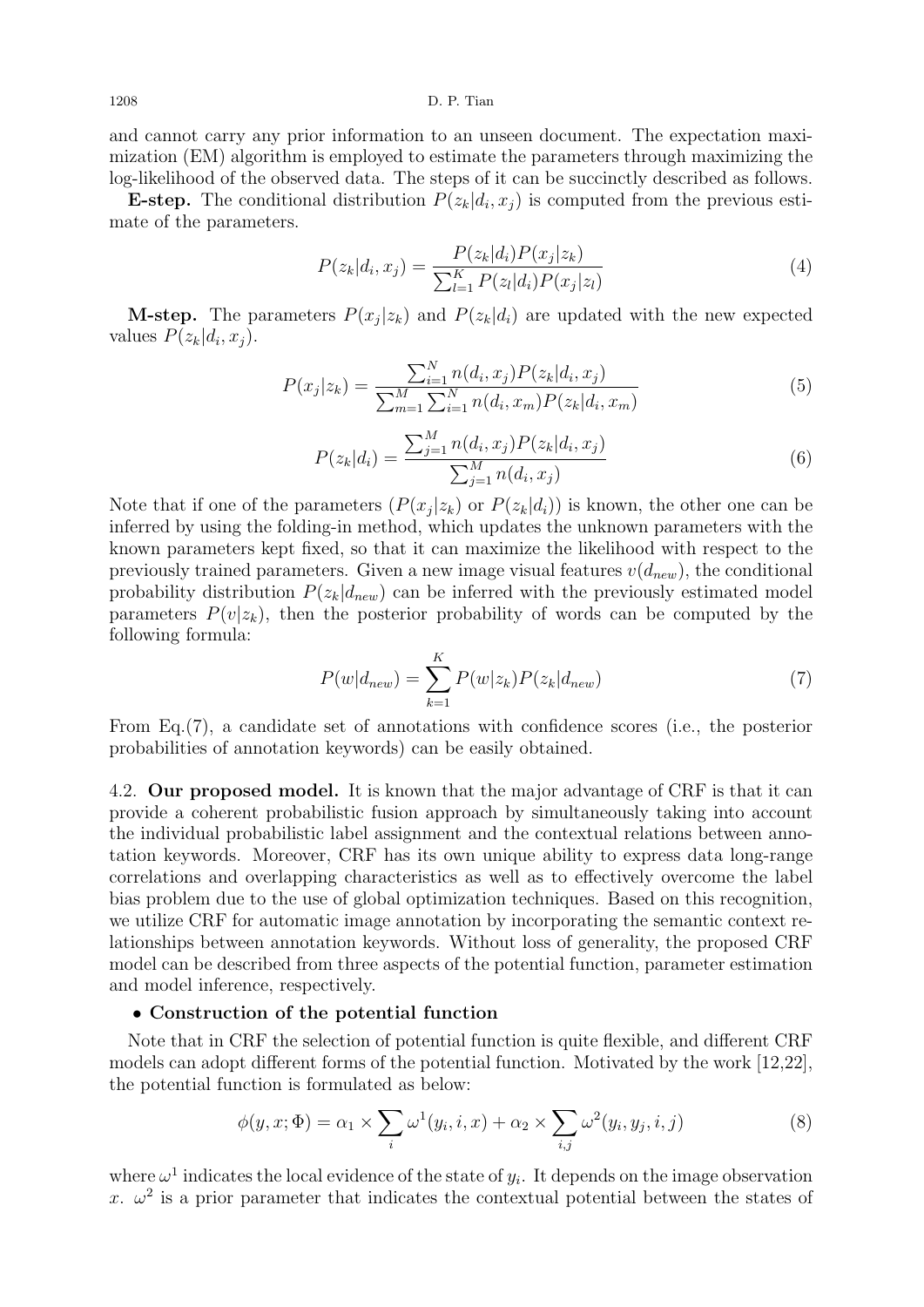two variables  $y_i$  and  $y_j$ . Here, we take the local evidence as the logarithm of the confidence scores provided by the PLSA model.

$$
\omega^{1}(y_{i}, i, x) = \begin{cases} \log P(c(y_{i}) = 1|x) , y_{i} = 1 \\ \log[1 - P(c(y_{i}) = 1|x)] , y_{i} = 0 \end{cases}
$$
(9)

where  $c(y_i)$  is used to indicate the concept and P denotes the posterior probability of the annotation words according to Eq.(7). Besides, the normalized Google distance (NGD) [49] is a distance function between two words obtained by just typing them as the search terms in the Google search engine. It has a simple mathematical formulation but has a solid theory foundation. In actual fact, NGD is a measure of contextual relation of the words. Based on this recognition, the contextual potential is assumed to be independent of x and can be obtained as general knowledge by the converted NGD as below.

$$
\omega^2(y_i, y_j, i, j) = \begin{cases}\n-\log NGD(y_i, y_j), y_i = y_j = 1 \\
0, \text{ otherwise}\n\end{cases} \tag{10}
$$

$$
NGD(y_i, y_j) = \frac{\max(\log f(y_i), \log f(y_j)) - \log f(y_i, y_j)}{\log G - \min(\log f(y_i), \log f(y_j))}
$$
(11)

where  $f(y_i)$  and  $f(y_j)$  denote the numbers of images containing labels  $y_i$  and  $y_j$  respectively,  $f(y_i, y_j)$  is the number of images containing both  $y_i$  and  $y_j$ , G is the total number of images in the dataset.

In contrast with previous methods, the main advantages of this formulation based CRF lies in two aspects. On one side, the PLSA model based local evidence function is able to incorporate more rich context information, i.e., the semantic contextual relations of image-to-image and image-to-word, which can be implicitly introduced into CRF based on the bag-of-visual-words construction. On the other side, the NGD based contextual potential function is able to explicitly construct the semantic context relations of wordto-word. Subsequently this two kinds of contextual relationships are embedded into the basic CRF as its potential functions. It is worth noting that these two semantic relations are complementary to each other and the combination makes them also benefit from each other. Our primary goal is to solve the annotation problem by considering the trade off between the computational efficiency and the precision performance. Extensive experiments corroborate that the proposed model can markedly enhance the performance of image annotation and retrieval but at the same time retain its simplicity and elegance.

#### • Parameter estimation of the model

Note that in our CRF model (Eq.(8)), the weight parameters  $\Phi = {\alpha_1, \alpha_2}$  to be learned are utilized to control the balance between local evidence and contextual potential.

$$
L(\Phi) = \sum_{k} \log(y^{k} | x^{k}) - \frac{\alpha_{1}^{2}}{2\sigma^{2}} - \frac{\alpha_{2}^{2}}{2\sigma^{2}}
$$
 (12)

Since the task of CRF for image annotation is to infer the most probable labels given an input image and the model parameters which are learned from the training set. As can be seen from the above description, it is difficult to choose the weight parameters manually since the local evidence and contextual potential come from different sources. Hence the deepest gradient descent (DGD) algorithm is adopted to estimate the parameters Φ.

### Algorithm 1 - Pseudocode of the parameter estimation Input:

the training image set  $T$ , validation image set  $V$ . Process:

Training PLSA model on T;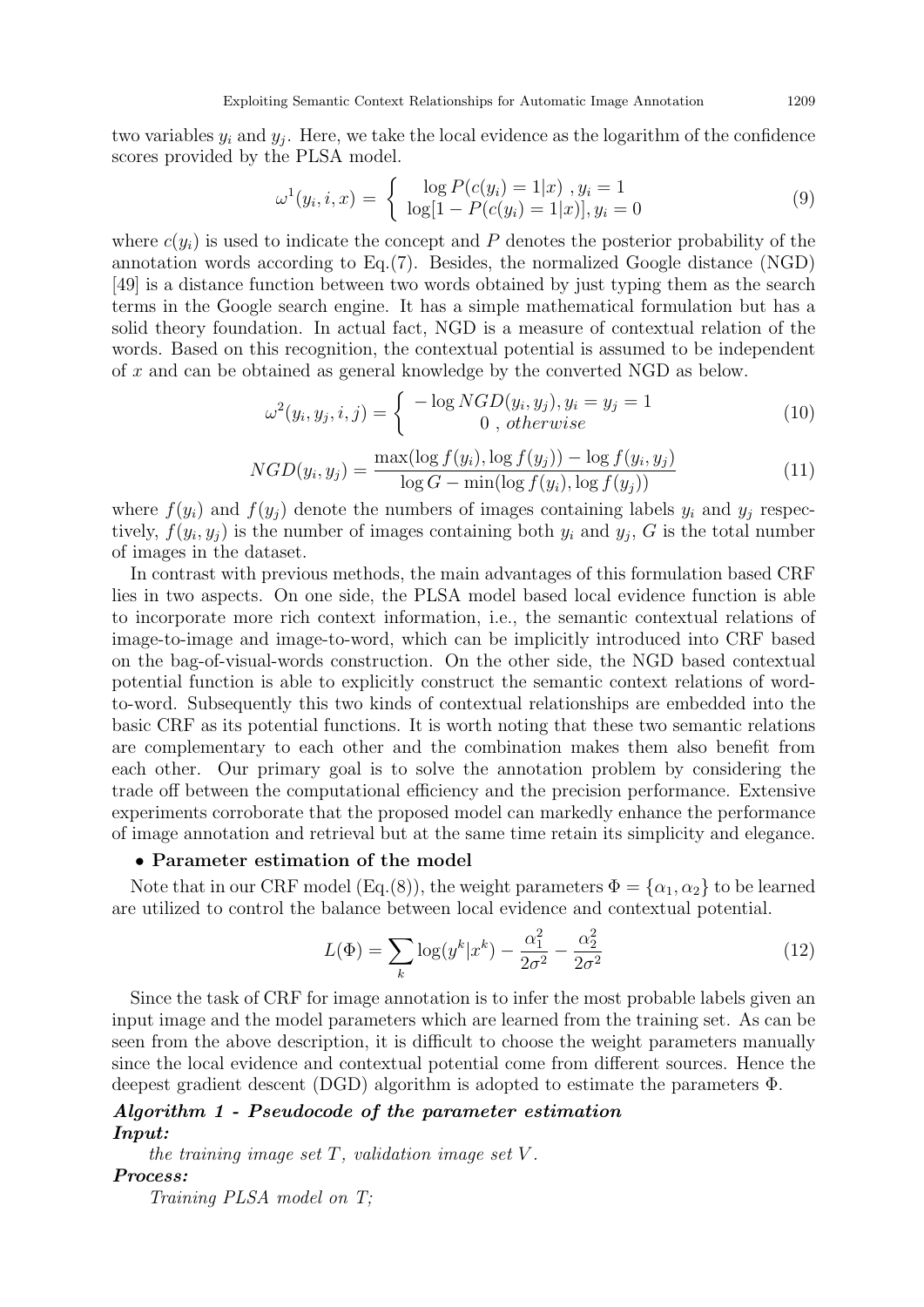Selecting words with top confidence scores generated by the trained PLSA on V; Constructing indicator vector y for all images in V;

Computing local evidence by Eq.(9) and the contextual potentials of CRF by Eq.(10); Learning  $\Phi$  by maximizing the log posterior of Eq.(12) by the DGD algorithm;

## Output:

weight parameters  $\Phi = {\alpha_1, \alpha_2}.$ 

## • Annotation inferring based on the model

After learning the weight parameters of the proposed CRF model, the image annotation results can be obtained by inferring the most likely state of each variable as follows.

$$
y_i^* = \arg \max_{y_i} P(y_i | x; \Phi^*), y_i \in \{0, 1\}
$$
\n(13)

To be specific, its procedure can be described by the following Algorithm 2.

# Algorithm 2 - Pseudocode of the CRF model inference Input:

the learned weight parameter  $\Phi$ , test image I.

Process:

Generating annotations of I by the trained PLSA; Constructing the corresponding indicator vector; Inferring the indicator variables by Eq.  $(13)$ ;

## Output:

annotation results of I.

Note that the indicator vector in the pseudocode described above is constructed in such a way that variable  $y_i$  is true if the corresponding concept appears among the keywords with top-10 confidence scores and also in the ground truth labels, otherwise it is false.

5. Experimental Results and Analysis. To make a fair comparison, the generalpurpose Corel5k dataset<sup>1</sup> is employed to validate the effectiveness of the proposed CRF model, which consists of 5,000 images from 50 Corel Stock Photo CD's provided by [4]. Each CD contains 100 images with a certain theme, of which 90 are designated to be in the training set and 10 in the test set, resulting in 4,500 training images and a balanced 500 image test collection. Besides, the dictionary contains 260 words that appear in both the training and testing set. It is worth noting that the normalized cuts algorithm (Ncuts) [50] rather than JSEG [51] is applied to segment images into a number of meaningful regions. The main reason is that JSEG only focuses on local features and their consistencies while Ncuts aims at extracting the global impression of an image data. So Ncuts, to some extent, can get a better segmentation result than that of JSEG (As can be seen from Fig. 2).



Figure 2. The segmentation results using Ncuts (mid) and JSEG (right)

<sup>1</sup>http://vision.sista.arizona.edu/kobus/research/data/eccv 2002/index.html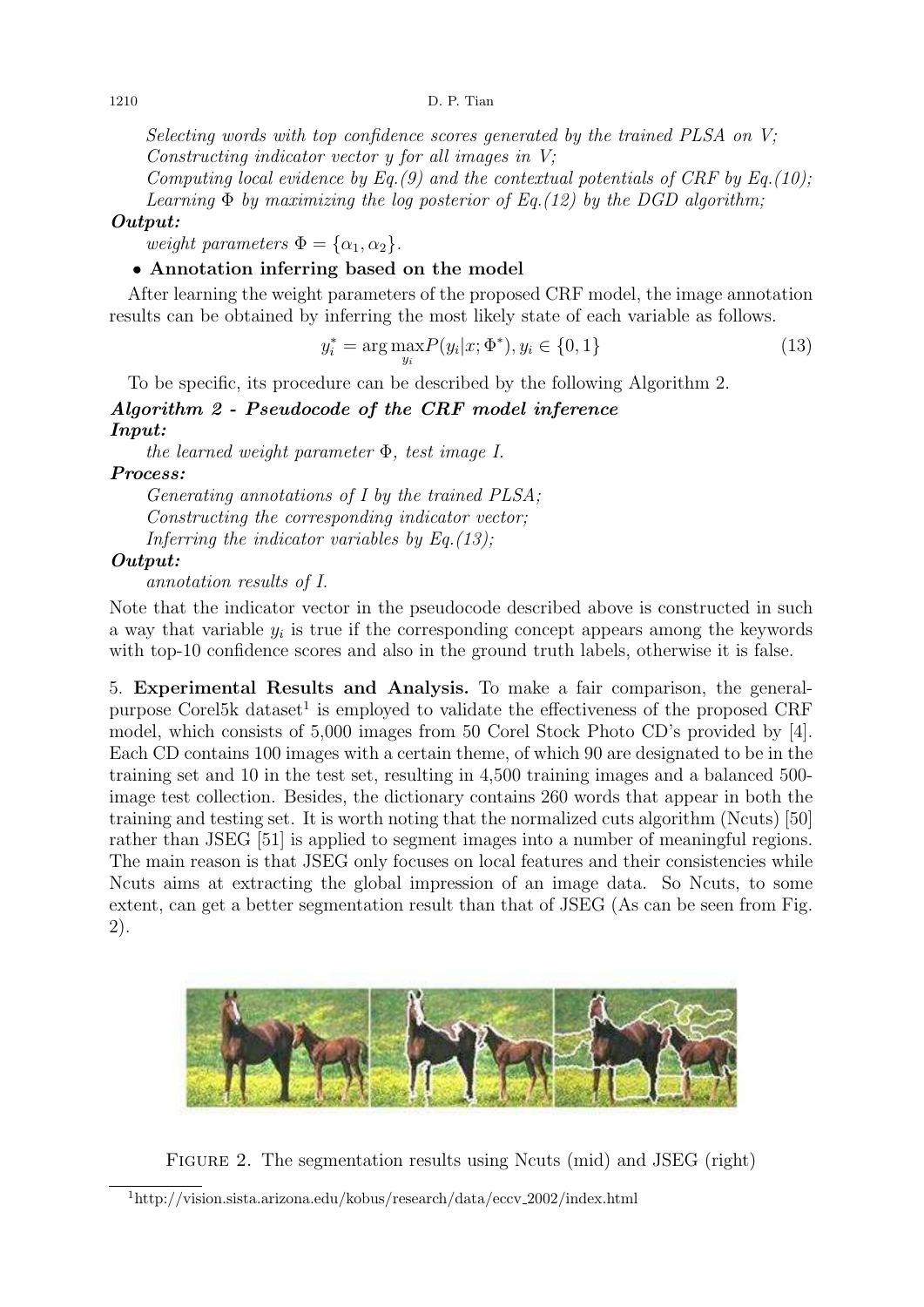In addition, since the focus of this paper is not on image feature selection, for each image at most the 10 largest regions are selected and 809-dimensional visual features <sup>2</sup> (color, texture, shape and saliency) are extracted for each region, which include 81-dimensional grid color moment features, 59-dimensional local binary pattern (LBP) features, 120 dimensional Gabor wavelets texture features, 37-dimensional edge orientation histogram features and 512-dimensional GIST features respectively. Afterwards these features are employed to train PLSA based on the EM algorithm. Without loss of generality, the most commonly used metrics precision and recall of every word in the test set are calculated and the mean of these values is applied to summarize the model performance. Similar to [7], for a given semantic word, recall= $B/C$  and precision= $B/A$ , where A is the number of images automatically annotated with a given word in the top-5 returned word list, B is the number of images correctly annotated with that keyword in the top-5 returned word list, and C denotes the number of images having that word in the ground truth annotation. In addition, the mean average precision  $(mAP)$  is used to evaluate the retrieval performance of our model.

$$
mAP = \frac{1}{N_w} \sum_{w=1}^{N_w} AP(w)
$$
\n(14)

with

$$
AP(w) = \frac{\sum_{i \in relevant} precision(i)}{rel(w)} \tag{15}
$$

Note that the  $AP$  of a query w is defined as the sum of the precisions of the correctly retrieved images at rank i divided by the total number of relevant images  $rel(w)$  for this query.

5.1. Results of automatic image annotation. To show the effectiveness of our model proposed in this paper, we compare it with several previous approaches [5,6,7,9,52]. The experimental results listed in Table 1 are based on two sets of words: the subset of 49 best words and the complete set of all 260 words that occur in the training set. From Table 1, it is clear to see that our model outperforms all the others, especially the first two approaches. Meanwhile, it is also superior to PLSA-WORDS, PLSA-FUSION, CRMR and MBRM by the gains of 18, 14, 7 and 4 words with non-zero recall, 18%, 18%, 13% and 4% mean per-word recall together with 79%, 32%, 14% and 9% mean per-word precision on the set of 260 words, respectively. Similarly, our model can also achieve consistent good performance on the set of 49 best words. Note that CRMR listed in Table 1 denotes CRM with rectangular regions as input. More details on it can be gleaned from reference [7].

Table 1. Performance comparison on Corel5k dataset

| Models                   | CMRM | CRM  | PLSA-WORDS | PLSA-FUSION | CRMR | <b>MBRM</b> | Ours |  |  |
|--------------------------|------|------|------------|-------------|------|-------------|------|--|--|
| #words                   | 66   | 107  | 108        | 112         | 119  | 122         | 126  |  |  |
| Results on 49 best words |      |      |            |             |      |             |      |  |  |
| Recall                   | 0.48 | 0.70 | 0.76       | 0.76        | 0.75 | 0.75        | 0.78 |  |  |
| Precision                | 0.40 | 0.59 | 0.58       | 0.65        | 0.72 | 0.73        | 0.75 |  |  |
| Results on all 260 words |      |      |            |             |      |             |      |  |  |
| Recall                   | 0.09 | 0.19 | 0.22       | 0.22        | 0.23 | 0.25        | 0.26 |  |  |
| Precision                | 0.10 | 0.16 | 0.14       | 0.19        | 0.22 | 0.23        | 0.25 |  |  |

In addition, Fig. 3 presents some examples of the annotations (only four cases are listed here due to the limited space) generated by RVM-CRF and our model, respectively. As

<sup>2</sup>http://appsrv.cse.cuhk.edu.hk/∼jkzhu/felib.html.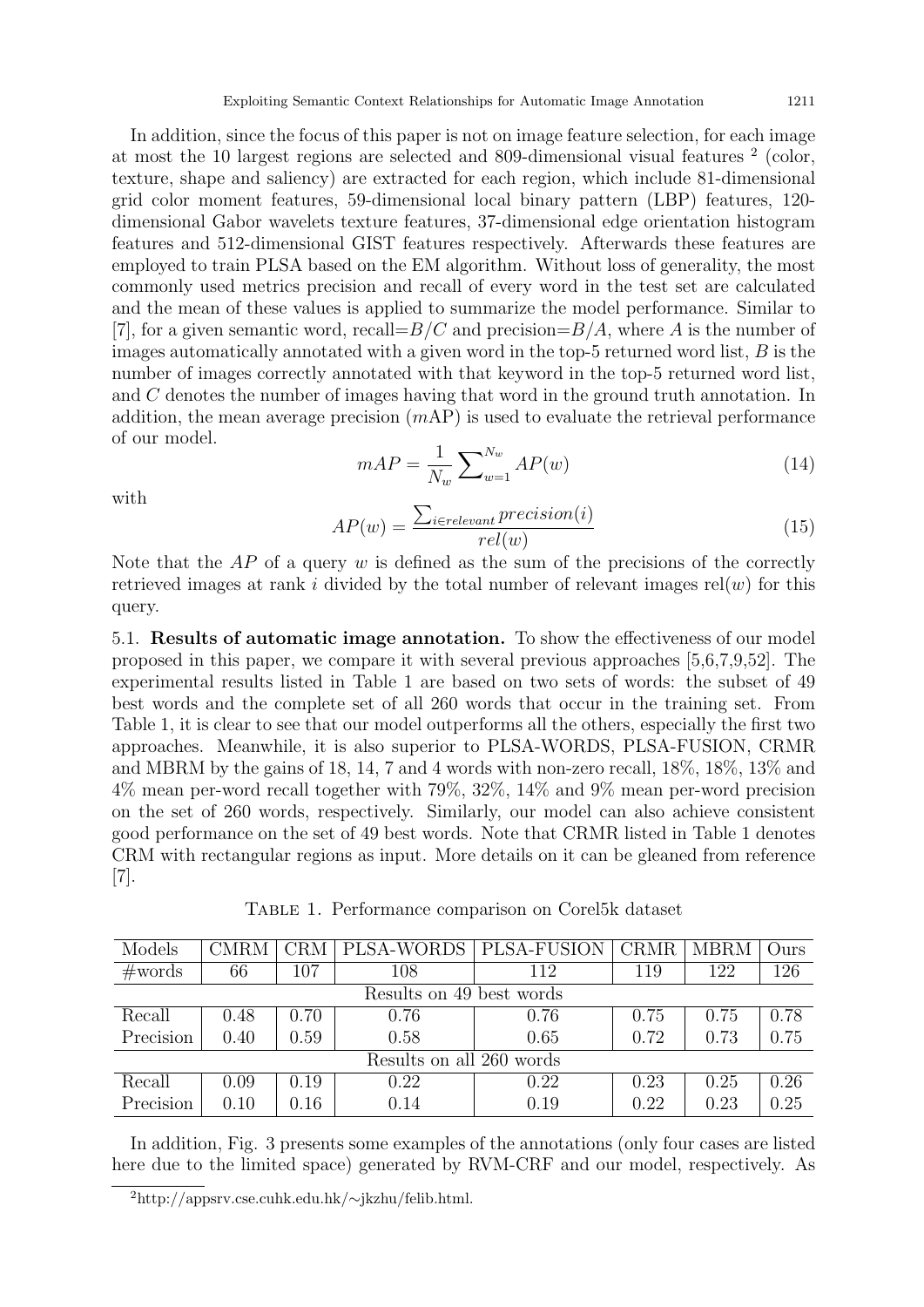can be seen from Fig. 3, our model is able to generate more accurate annotation results compared with the original annotations as well as the ones provided in literature [22]. Note that the enriched and re-ranked annotations compared to those of the ground truth and RVM-CRF are underlined and italicized respectively. Taking the second image for example, there exist four tags in the original annotation list. However, after annotation by our model, its annotation is enriched by the other keyword "pergola", which is very appropriate and reasonable to describe the visual content of the image. Similarly, the enriched label "landscape" for the third image, and the enriched labels "plant & landscape" for the fourth image, which further demonstrates the effectiveness and efficiency of the proposed model in this paper.

| Images                     |                                              |                                              |                                          |                                              |
|----------------------------|----------------------------------------------|----------------------------------------------|------------------------------------------|----------------------------------------------|
| Ground Truth<br>Annotation | mountain, lake,<br>water, grass,<br>ocean    | flower, plant,<br>leaves, garden             | building, city,<br>sky, ocean            | grass, tiger,<br>cat, forest                 |
| RVM-CRF<br>Annotation      | mountain, lake,<br>water, building,<br>ocean | grass, plant,<br>flower, garden,<br>people   | building, landscape,<br>sky, city, ocean | grass, plant, tiger,<br>people,<br>landscape |
| Our<br>Annotation          | mountain, water,<br>lake, grass, ocean       | flower, leaves,<br>garden, plant,<br>pergola | building, city, sky,<br>landscape, ocean | tiger, grass,<br>plant, landscape,<br>cat    |

Figure 3. Annotation comparison with RVM-CRF and Our model

To further illustrate the effect of the proposed model for automatic image annotation, Fig. 4 displays the average annotation precisions of the selected 10 words "house", "mountain", "snow", "tree", "building", "water", "beach", "sky", "cat" and "bear" based on RVM-CRF, PLSA-WORDS and our model, respectively. As shown in Fig. 4, the average precision of the proposed model is consistently higher than that of RVM-CRF and PLSA-WORDS.

Fig. 5 displays the precision-recall curves corresponding to the PLSA-WORDS and our model based on the Corel5k dataset, with the number of annotations from 2 to 10. As observed from Fig. 5, the performance of our model is apparently superior to that of the PLSA-WORDS, which further validates the effectiveness and efficiency of our model.

5.2. Results of ranked image retrieval. To further illustrate the effect of our model for image retrieval, mean average precision (mAP) is also applied as a metric to evaluate the retrieval performance. Here, we only compare our model with CMRM, CRM, MBRM, PLSA-WORDS and PLSA-RW due to the mAPs of other methods cannot be accessed directly from the literature. As shown in Table 2, our model is obviously superior to the other methods except for MBRM. Specifically, compared with MBRM, it can get 3% improvements on all the 260 words and words with positive recall, respectively.

From the perspective of probability theory, image retrieval can be seen as a procedure of ranking images in the database according to their posterior probabilities of being relevant to the query concept. To further stress the advantages of our model in image retrieval, Fig.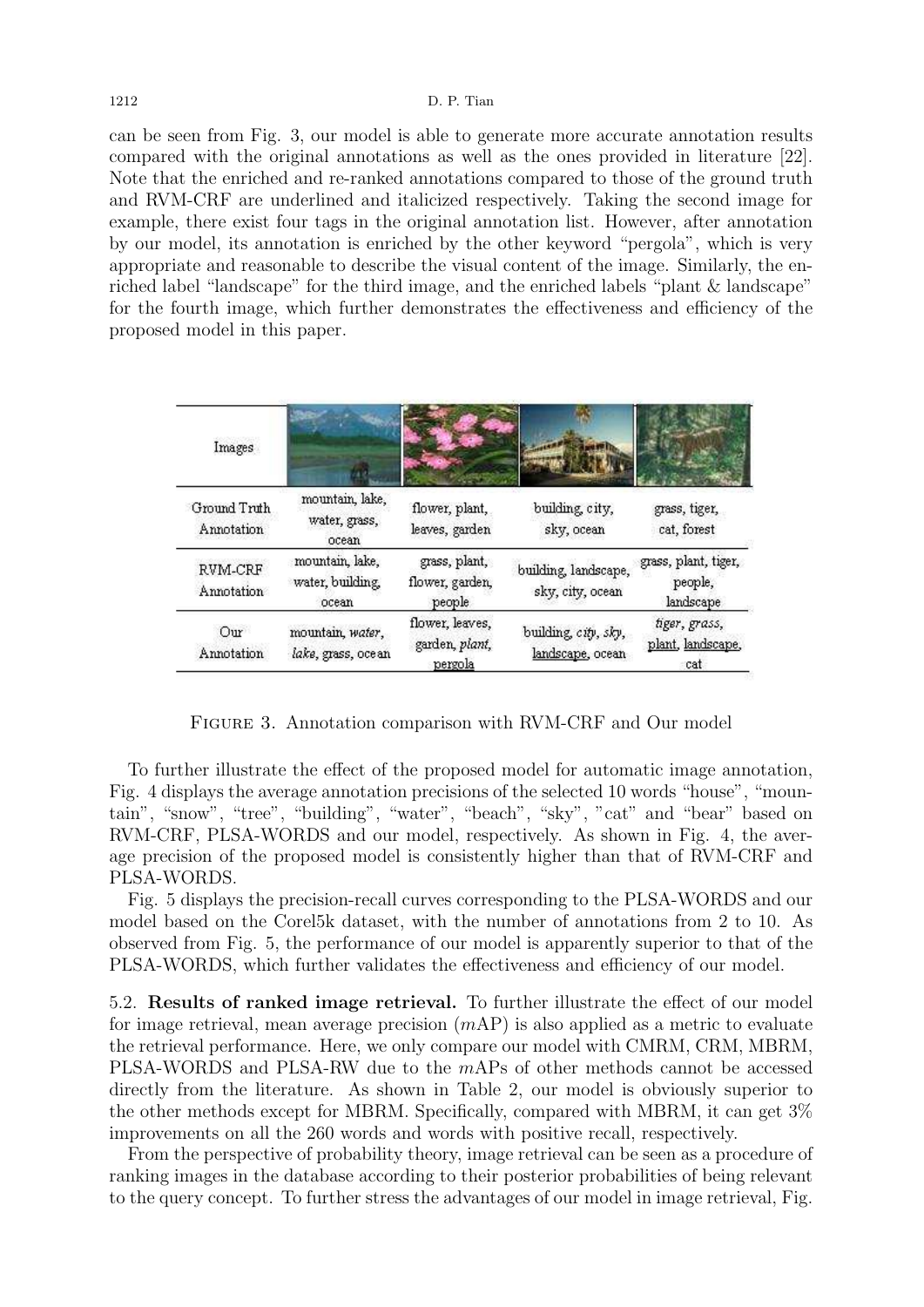

Figure 4. Average precision of RVM-CRF, PLSA-WORDS and Our model



Figure 5. Precision-recall curves of PLSA-WORDS and Our model

Table 2. Comparison of ranked image retrieval on Corel5k

| Models      |      | All 260 words   Words with recall $> 0$ |
|-------------|------|-----------------------------------------|
| <b>CMRM</b> | 0.17 | 0.20                                    |
| <b>CRM</b>  | 0.24 | 0.27                                    |
| <b>MBRM</b> | 0.30 | 0.35                                    |
| PLSA-WORDS  | 0.22 | 0.26                                    |
| PLSA-RW     | 0.26 | 0.30                                    |
| Our Model   | 0.31 | 0.36                                    |

6 presents the retrieval results obtained with single word queries on several challenging visual concepts being queries. Each row displays the top five matches to the semantic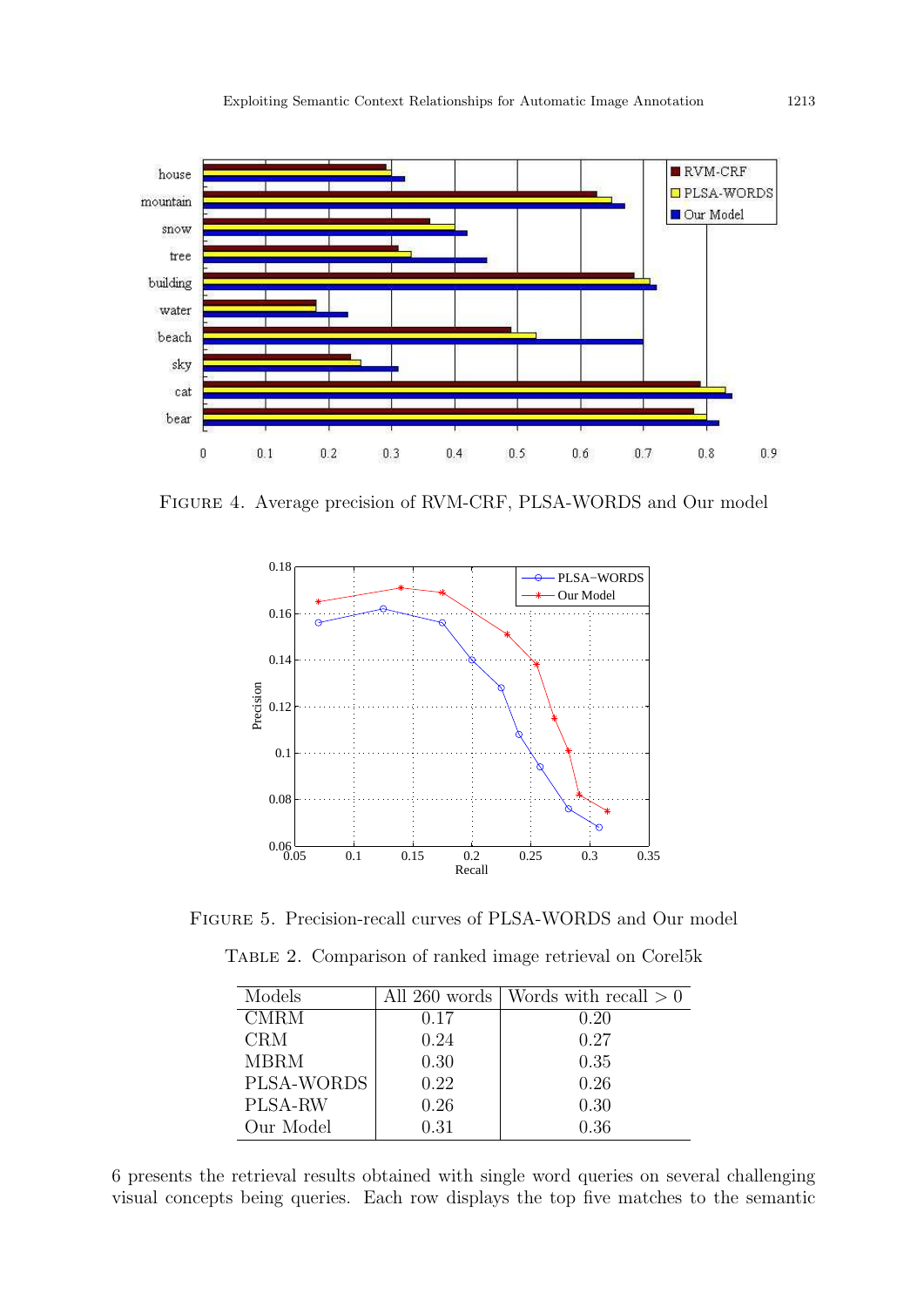query "flower", "coast", "tiger" and "mountain" from top to bottom, respectively. The diversity of visual appearance of the returned images further demonstrates that our model also has good generalization ability.



Figure 6. Semantic retrieval results on Corel5k

6. Conclusions and Future Work. In this paper, we have presented a semantic context model for the task of automatic image annotation based on a novel conditional random field. First of all, a PLSA model with asymmetric modalities is constructed to predict a candidate set of annotations with confidence scores. Afterwards the semantic relationships between these candidates are built by using the CRF, in which the unary and pairwise potential functions are formulated based on the posterior probabilities calculated by the PLSA model and the normalized Google distance, respectively. Subsequently the deepest gradient descent algorithm is adopted to estimate the parameters of the CRF. Finally, the annotation results are obtained by marginalized probability reasoning. Conducted experiments on Corel5k indicate that our model outperforms peer methods in the literature in terms of accuracy, efficiency and robustness.

As for future work, there are still several issues to be further explored. First, due to the advantage of CRF in general is that the conditional probability model can depend on arbitrary non-independent characteristics of the observation, unlike a generative image model which is forced to account for dependencies in the image, and therefore requires strict independence assumptions to make inference tractable. The down side of applying CRF is that inferring labels from the exact posterior distribution for complex graphs is intractable. So how to further relax the independence assumption of CRF is a worthy research direction. Second, the designs of association and interaction potentials are the main task of CRF research. But in general, the potentials are selected empirically and hand-tuned to have better performance. Moreover, this selection also heavily depends on the specific applications. So it is highly desirable to formulate a general and unified potential functions that can be applied to other multimedia related applications. Third, since the conventional unary and pairwise potentials are rudimentarily defined as summation of weighted feature functions. However, potentials of this form usually need an enormous number of features to render satisfactory results which makes their training and inference to be an exhaustively difficult task. In addition, conventional potentials are very sensitive to the parameter initialization and their training might get stuck in local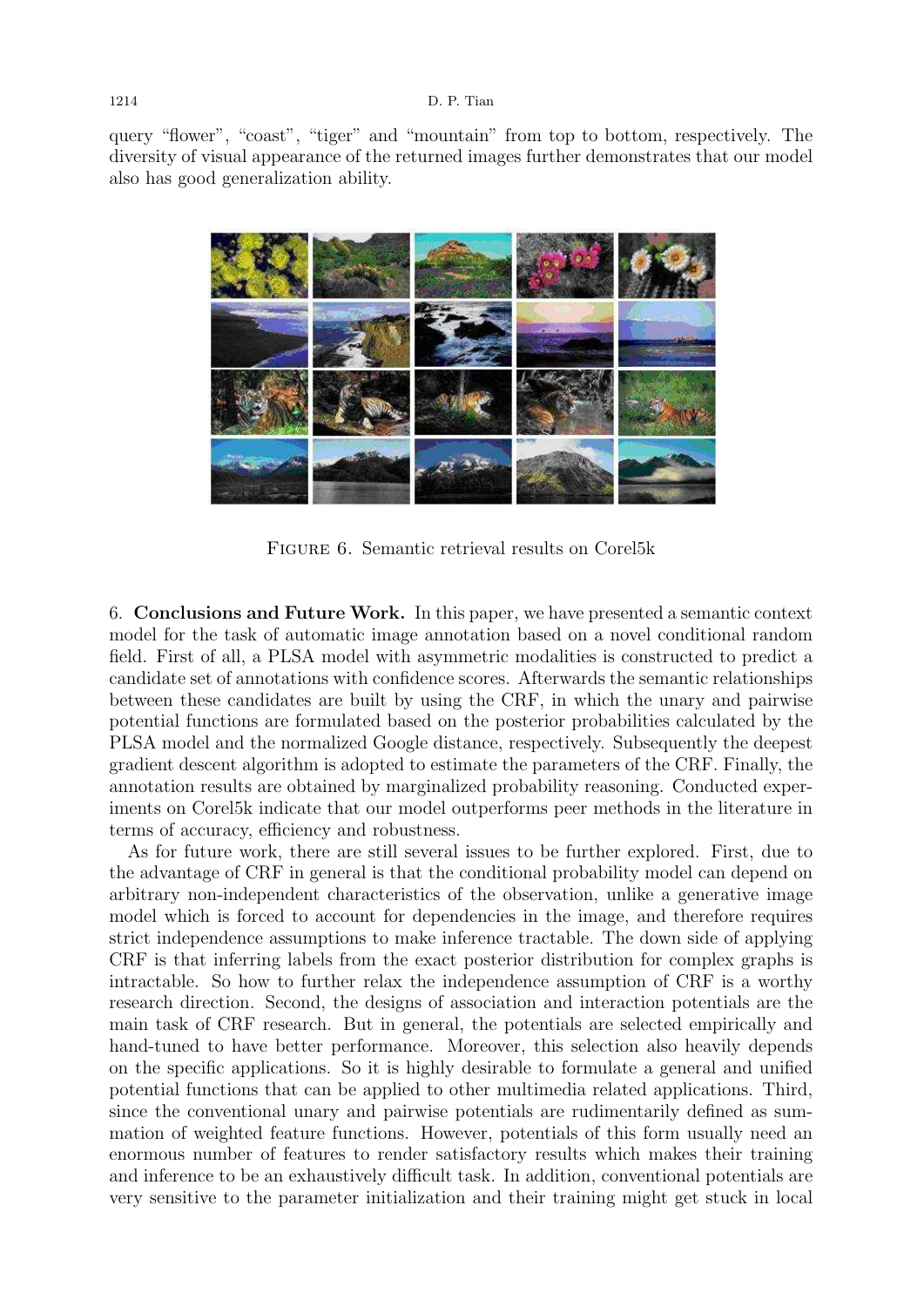optima. So how to solve these issues is also well worth exploring. Fourth, as can be seen from the literature, most of the traditional CRF models are only up to second order and it is difficult to incorporate large-scale contextual information. Hence how to construct robust higher order potentials for CRF is also a very valuable research direction. Last but not the least, due to the complementary nature of integrating two or more machine learning techniques that can make them benefit from each other. Based on this recognition, how to efficiently hybridize CRF with other methods based on the tradeoff between computational complexity and model reconstruction error is a valuable research direction in the future.

Acknowledgment. The author would like to sincerely thank the anonymous reviewers for their valuable comments and insightful suggestions that have helped to improve the paper. Also, the author thanks Professor Zhongzhi Shi for stimulating discussions and helpful hints. This work is supported by the National Program on Key Basic Research Project (No.2013CB329502) and the Key Research Project of Baoji University of Arts and Sciences (No.ZK16047).

#### REFERENCES

- [1] J. Li and J. Wang, Automatic linguistic indexing of pictures by a statistical modeling approach, IEEE Transactions on Pattern Analysis and Machine Intelligence, vol. 25, no. 9, pp. 1075–1088, 2003.
- [2] E. Chang, K. Goh, G. Sychay, et al., CBSA: content-based soft annotation for multimodal image retrieval using Bayes point machines, IEEE Transactions on Circuits and Systems for Video Technology, vol. 13, no. 1, pp. 26–38, 2003.
- [3] G. Carneiro, A. Chan, P. Moreno, et al., Supervised learning of semantic classes for image annotation and retrieval, IEEE Transactions on Pattern Analysis and Machine Intelligence, vol. 29, no. 3, pp. 394–410, 2007.
- [4] P. Duygulu, K. Barnard, N. de Freitas, et al., Object recognition as machine translation: learning a lexicon for a fixed image vocabulary, Proc. of the European Conf. on Computer Vision (ECCV'02), pp. 97–112, 2002.
- [5] L. Jeon, V. Lavrenko and R. Manmantha, Automatic image annotation and retrieval using crossmedia relevance model, Proc. of the 26th Int'l Conf. on Research and Development in Information Retrieval (SIGIR'03), pp. 119–126, 2003.
- [6] V. Lavrenko, R. Manmatha and J. Jeon, A model for learning the semantics of pictures, Advances in Neural Information Processing Systems 16 (NIPS'03), pp. 553–560, 2003.
- [7] S. Feng, R. Manmatha and V. Lavrenko, Multiple Bernoulli relevance models for image and video annotation, Proc. of the Int'l Conf. on Computer Vision and Pattern Recognition (CVPR'04), pp. 1002–1009, 2004.
- [8] J. Liu, B. Wang, M. Li, et al., Dual cross-media relevance model for image annotation, Proc. of the 15th Int'l Conf. on Multimedia (MM'07), pp. 605–614, 2007.
- [9] F. Monay and D. Gatica-Perez, Modeling semantic aspects for cross-media image indexing, IEEE Transactions on Pattern Analysis and Machine Intelligence, vol. 29, no. 10, pp. 1802–1817, 2007.
- [10] S. Nikolopoulos, S. Zafeiriou, I. Patras, et al., High order PLSA for indexing tagged images, Signal Processing, vol. 93, no. 8, pp. 2212–2228, 2013.
- [11] D. Tian, W. Zhang, X. Zhao, et al., Employing PLSA model and max-bisection for refining image annotation, Proc. of the 20th Int'l Conf. on Image Processing (ICIP'13), pp. 3996–4000, 2013.
- [12] D. Tian, X. Zhao and Z. Shi, An efficient refining image annotation technique by combining probabilistic latent semantic analysis and random walk model, Intelligent Automation  $\mathcal{C}'$  Soft Computing, vol. 20, no. 3, pp. 335–345, 2014.
- [13] D. Blei, A. Ng and M. Jordan, Latent Dirichlet allocation, Journal of Machine Learning Research, vol. 3, no. 4-5, pp. 993–1022, 2003.
- [14] D. Blei and J. Lafferty, Correlated topic models, Annals of Applied Statistics, vol. 1, no. 1, pp. 17–35, 2007.
- [15] J. Liu, M. Li, W. Ma, et al., An adaptive graph model for automatic image annotation, Proc. of the 8th Int'l Workshop on Multimedia Information Retrieval (MIR'06), pp. 61–70, 2006.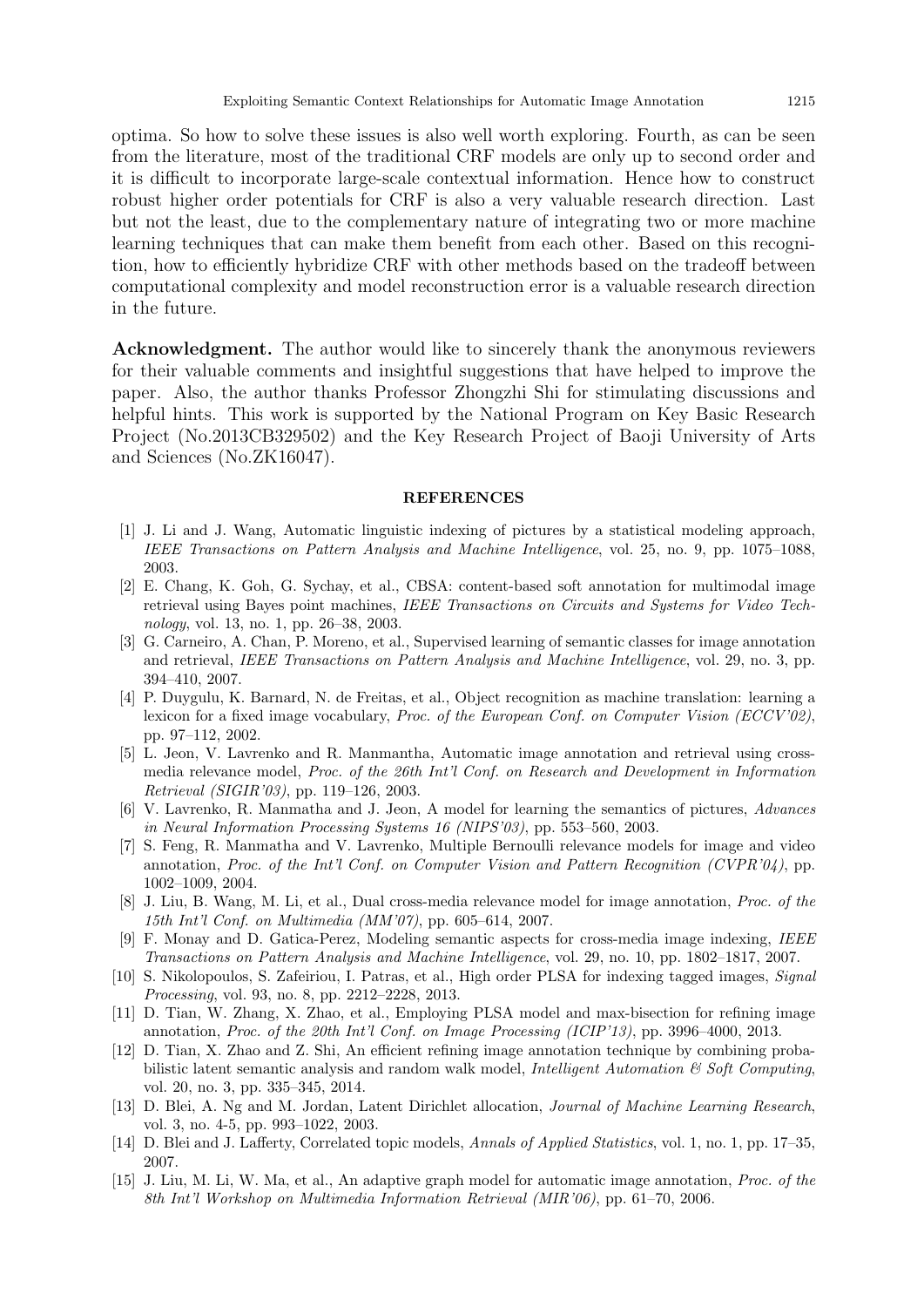#### 1216 D. P. Tian

- [16] J. He, M. Li, H. Zhang, et al., Generalized manifold-ranking-based image retrieval, IEEE Transactions on Image Processing, vol. 15, no. 10, pp. 3170–3177, 2006.
- [17] B. Xu, J. Bu, C. Chen, et al., Efficient manifold ranking for image retrieval, Proc. of the 34th Int'l Conf. on Research and Development in Information Retrieval (SIGIR'11), pp. 525–534, 2011.
- [18] X. He, R. Zemel and M. Carreira-Perpinan, Multiscale conditional random fields for image labeling, Proc. of the Int'l Conf. on Computer Vision and Pattern Recognition (CVPR'04), pp. 695–702, 2004.
- [19] X. Xu, Y. Jiang, L. Peng, et al., Ensemble approach based on conditional random field for multi-label image and video annotation, *Proc. of the 19th Int'l Conf. on Multimedia (MM'11)*, pp. 1377–1380, 2011.
- [20] L. Yu, J. Xie and S. Chen, Conditional random field based image labeling combining features of pixels, segments and regions, IET computer vision, vol. 6, no. 5, pp. 459–467, 2012.
- [21] T. Mensink, J. Verbeek and G. Csurka, Tree-structured CRF models for interactive image labeling, IEEE Transactions on Pattern Analysis and Machine Intelligence, vol. 35, no. 2, pp. 476–489, 2013.
- [22] Y. Wang and S. Gong, Refining image annotation using contextual relations between words, Proc. of the 6th Int'l Conf. on Image and Video Retrieval (CIVR'07), pp. 425–432, 2007.
- [23] J. Verbeek and B. Triggs, Scene segmentation with conditional random fields learned from partially labeled images, Advances in Neural Information Processing Systems 21 (NIPS'08), pp. 1–8, 2008.
- [24] X. Wang and X. Zhang, A new Laplacian mixture conditional random field model for image labeling, Proc. of the 35th Int'l Conf. on Acoustics Speech and Signal Processing (ICASSP'10), pp. 2118–2121, 2010.
- [25] M. Arani and X. Zhang, Generalized Gaussian mixture conditional random field model for image labeling, Proc. of the IEEE Global Conf. on Signal and Information Processing (GlobalSIP'14), pp. 1068–1072, 2014.
- [26] Y. Xiang, X. Zhou, Z. Liu, et al., Semantic context modeling with maximal margin conditional random fields for automatic image annotation, *Proc. of the Int'l Conf. on Computer Vision and* Pattern Recognition (CVPR'10), pp. 3368–3375, 2010.
- [27] Q. Huang, M. Han, B. Wu, et al., A hierarchical conditional random field model for labeling and segmenting images of street scenes, Proc. of the Int'l Conf. on Computer Vision and Pattern Recognition  $(CVPR'11)$ , pp. 1953–1960, 2011.
- [28] C. Ji, X. Zhou, L. Lin, et al., Labeling images by integrating sparse multiple distance learning and semantic context modeling, Proc. of the 12th European Conf. on Computer Vision (ECCV'12), pp. 688–701, 2012.
- [29] S. Kumar and M. Hebert, A hierarchical field framework for unified context-based classification, Proc. of the 10th Int'l Conf. on Computer Vision (ICCV'05), pp. 1284–1291, 2005.
- [30] S. Wang, A. Quattoni, L. Morency, et al., Hidden conditional random fields for gesture recognition, Proc. of the Int'l Conf. on Computer Vision and Pattern Recognition (CVPR'06), pp. 1–7, 2006.
- [31] Y. Wang and S. Gong, Conditional random field for natural scene categorization, Proc. of the 18th British Machine Vision Conference (BMVC'07), pp. 1–10, 2007.
- [32] P. Awasthi, A. Gagrani and B. Ravindran, Image modeling using tree structured conditional random fields, Proc. of the 20th Int'l Joint Conf. on Artificial Intelligence (IJCAI'07), pp. 2060–2065, 2007.
- [33] C. Galleguillos, A. Rabinovich and S. Belongie, Object categorization using cooccurrence, location and appearance, Proc. of the Int'l Conf. on Computer Vision and Pattern Recognition (CVPR'08), pp. 1–8, 2008.
- [34] C. Wojek and B. Schiele, A dynamic conditional random field model for joint labeling of object and scene classes, Proc. of the 10th European Conf. on Computer Vision (ECCV'08), pp. 733–747, 2008.
- [35] P. Kohli, L. Ladicky and P. Torr, Robust higher order potentials for enforcing label consistency, International Journal of Computer Vision, vol. 82, no. 3, pp. 302–324, 2009.
- [36] L. Ladicky, C. Russell, P. Kohli, et al., Associative hierarchical CRFs for object class image segmentation, Proc. of the 14th Int'l Conf. on Computer Vision (ICCV'09), pp. 739–746, 2009.
- [37] J. Shotton, J. Winn, C. Rother, et al., Textonboost for image understanding: multi-class object recognition and segmentation by jointly modeling texture, layout, and context, International Journal of Computer Vision, vol. 81, no. 1, pp. 2–23, 2009.
- [38] M. Ibrahim and M. El-Saban, Higher order potentials with superpixel neighbourhood for semantic image segmentation, Proc. of the 18th Int'l Conf. on Image Processing (ICIP'11), pp. 2881–2884, 2011.
- [39] P. Krahenbuhl and V. Koltun, Efficient inference in fully connected crfs with Gaussian edge potentials, Advances in Neural Information Processing Systems 24 (NIPS'11), pp. 1–9, 2011.